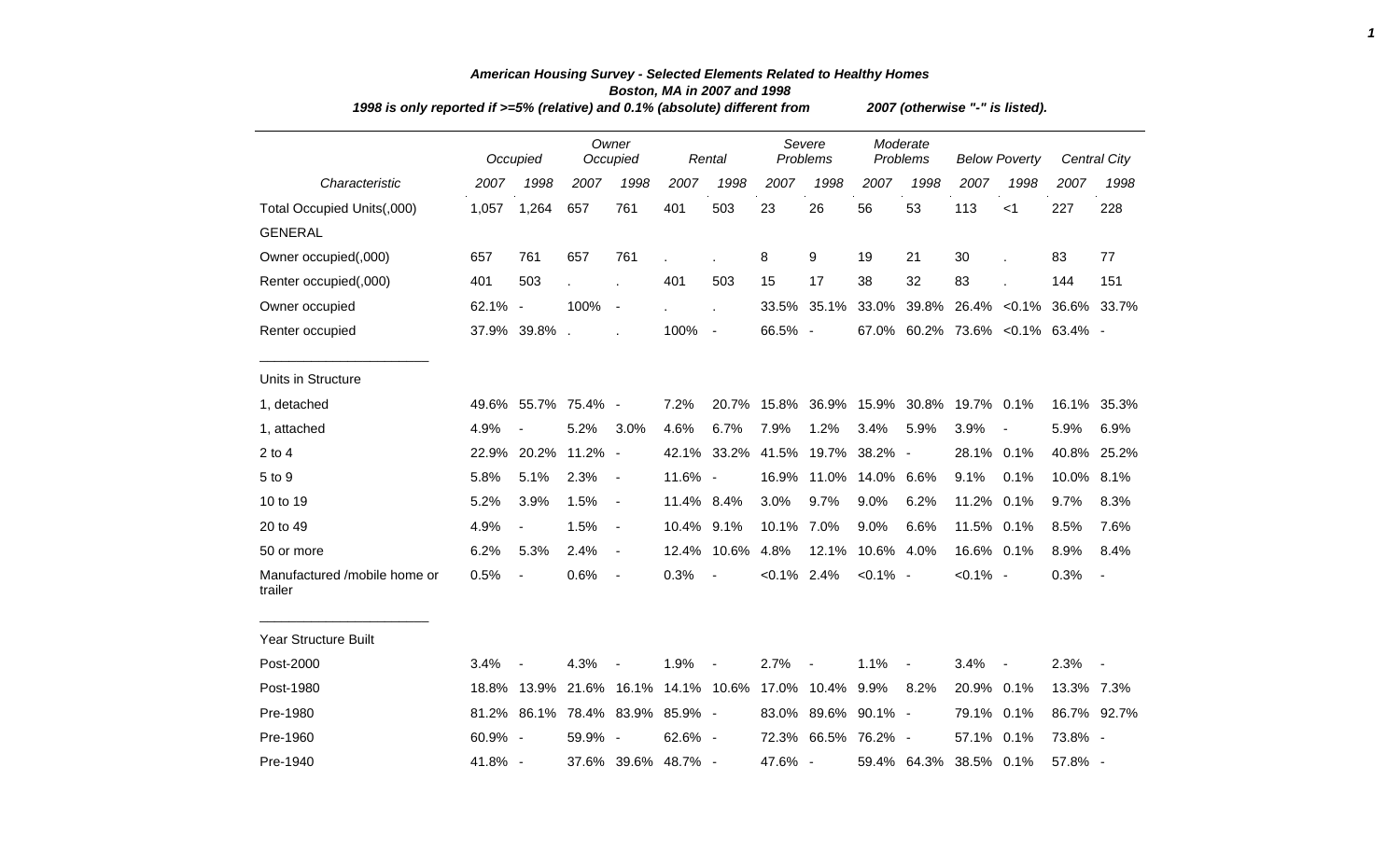|                                                        | Occupied |                          |       | Owner<br>Occupied        |       | Rental                   |                | Severe<br>Problems       | Moderate<br>Problems         |            | <b>Below Poverty</b>        |                          | Central City   |                          |
|--------------------------------------------------------|----------|--------------------------|-------|--------------------------|-------|--------------------------|----------------|--------------------------|------------------------------|------------|-----------------------------|--------------------------|----------------|--------------------------|
| Characteristic                                         | 2007     | 1998                     | 2007  | 1998                     | 2007  | 1998                     | 2007           | 1998                     | 2007                         | 1998       | 2007                        | 1998                     | 2007           | 1998                     |
| Foundation (for 1-unit not<br>manufactured)            |          |                          |       |                          |       |                          |                |                          |                              |            |                             |                          |                |                          |
| 1-Unit not manufactured(,000)                          | 577      | 761                      | 529   | 623                      | 47    | 138                      | 5              | 10                       | 11                           | 19         | 27                          | <1                       | 50             | 96                       |
| With a basement under all of<br>house                  | 76.2%    | $\sim$                   | 76.3% | $\blacksquare$           | 75.1% |                          | 71.0% 79.2%    | $\overline{\phantom{a}}$ | 80.7%                        |            | 63.1% 78.5%                 | 0.1%                     | 78.5%          | 69.3%                    |
| With a basement under part of<br>house                 |          | 15.1% 11.6%              | 15.9% | 11.7%                    | 6.7%  | 11.2%                    |                | $< 0.1\%$ 10.8%          | $9.0\%$                      | 15.8%      | 10.5% 0.1%                  |                          |                | 11.5% 15.9%              |
| With a crawl space                                     | 2.2%     |                          | 2.1%  | $\overline{\phantom{a}}$ | 3.8%  |                          | $< 0.1\%$ 7.4% |                          | 5.3%                         |            | 2.0%                        |                          | $< 0.1\%$ 3.1% |                          |
| On a concrete slab                                     | 5.0%     | 5.9%                     | 4.5%  | $\overline{\phantom{a}}$ | 10.3% | 12.2%                    | 20.8% 3.3%     |                          | 5.1%                         | 11.9%      | 9.0%                        | 0.1%                     | 7.5%           | 11.2%                    |
| In some other way                                      | 1.4%     | $\blacksquare$           | 1.2%  | $\overline{\phantom{a}}$ | 4.0%  |                          | $< 0.1\%$ -    |                          | $< 0.1\%$                    | 3.8%       | $< 0.1\%$ -                 |                          | 2.5%           | $\overline{\phantom{a}}$ |
| <b>EXTERIOR</b>                                        |          |                          |       |                          |       |                          |                |                          |                              |            |                             |                          |                |                          |
| <b>External Building Conditions (non</b><br>multiunit) |          |                          |       |                          |       |                          |                |                          |                              |            |                             |                          |                |                          |
| Sagging roof                                           | 2.2%     | $\overline{\phantom{a}}$ | 2.1%  |                          | 4.0%  |                          | 9.5%           | 10.7%                    | 4.7%                         | 11.8%      | $< 0.1\%$ -                 |                          | 4.3%           |                          |
| Missing roofing material                               | 5.1%     | $\blacksquare$           | 4.7%  | $\overline{\phantom{a}}$ | 9.3%  | 7.5%                     | $< 0.1\%$      | 21.2%                    | 19.3%                        | 14.6% 7.1% |                             | 0.1%                     | 10.6%          | $6.7\%$                  |
| Hole in roof                                           | 2.3%     | $\blacksquare$           | 2.0%  | $\overline{a}$           | 5.1%  | 5.9%                     | $< 0.1\%$      | 10.0%                    | 10.0%                        | 11.8% 2.6% |                             | $\overline{a}$           | 4.0%           |                          |
| Missing bricks, siding, other<br>outside wall material | 3.0%     | $\overline{\phantom{a}}$ | 2.8%  | $\overline{\phantom{a}}$ | 4.8%  | 5.3%                     |                |                          | <0.1% 21.0% 10.0% 14.3% 9.4% |            |                             | 0.1%                     | 2.5%           | 5.5%                     |
| Sloping outside walls                                  | 1.6%     | $\overline{\phantom{a}}$ | 1.2%  | $\overline{\phantom{a}}$ | 6.4%  | 2.1%                     | $< 0.1\%$      | 10.5%                    | 5.7%                         | 15.9%      | 2.4%                        | $\blacksquare$           | 2.4%           | $\blacksquare$           |
| Boarded up windows                                     | 0.9%     | $\overline{a}$           | 0.8%  | $\blacksquare$           | 2.5%  | $\blacksquare$           | $< 0.1\%$ 3.4% |                          | $< 0.1\%$ 2.1%               |            | 2.7%                        | $\overline{\phantom{a}}$ | 1.2%           |                          |
| Broken windows                                         | 2.9%     | $\overline{a}$           | 2.4%  | $\overline{a}$           | 7.7%  | 3.9%                     | $< 0.1\%$      | 14.8%                    | 6.5%                         | 15.6%      | 2.9%                        | $\blacksquare$           | 7.6%           | 4.9%                     |
| Bars on windows                                        | 2.9%     | $\overline{\phantom{a}}$ | 2.3%  | $\overline{a}$           | 9.3%  | 6.0%                     | 9.5%           | 7.0%                     | 12.4%                        | 4.4%       | 5.5%                        | 0.1%                     | 19.0%          | 16.2%                    |
| Foundation crumbling or has open 3.3%<br>crack or hole |          | $\blacksquare$           | 2.8%  | $\overline{\phantom{a}}$ | 9.0%  | 4.2%                     | $< 0.1\%$ 7.5% |                          |                              |            | $< 0.1\%$ 10.0% $< 0.1\%$ - |                          | 7.6%           | 4.7%                     |
| None of the above                                      | 82.1% -  |                          | 82.8% | $\overline{\phantom{a}}$ | 73.8% | $\overline{\phantom{a}}$ | 72.0%          | 49.6%                    | 63.1%                        |            | 48.5% 70.9% 0.1%            |                          | 61.7% -        |                          |
| None of the above(excluding<br>bars)                   | 83.7% -  |                          | 84.5% | $\sim$                   | 75.0% | $\sim$                   | 81.6%          | 52.7%                    |                              |            | 63.1% 48.5% 70.9% 0.1%      |                          | 71.9% -        |                          |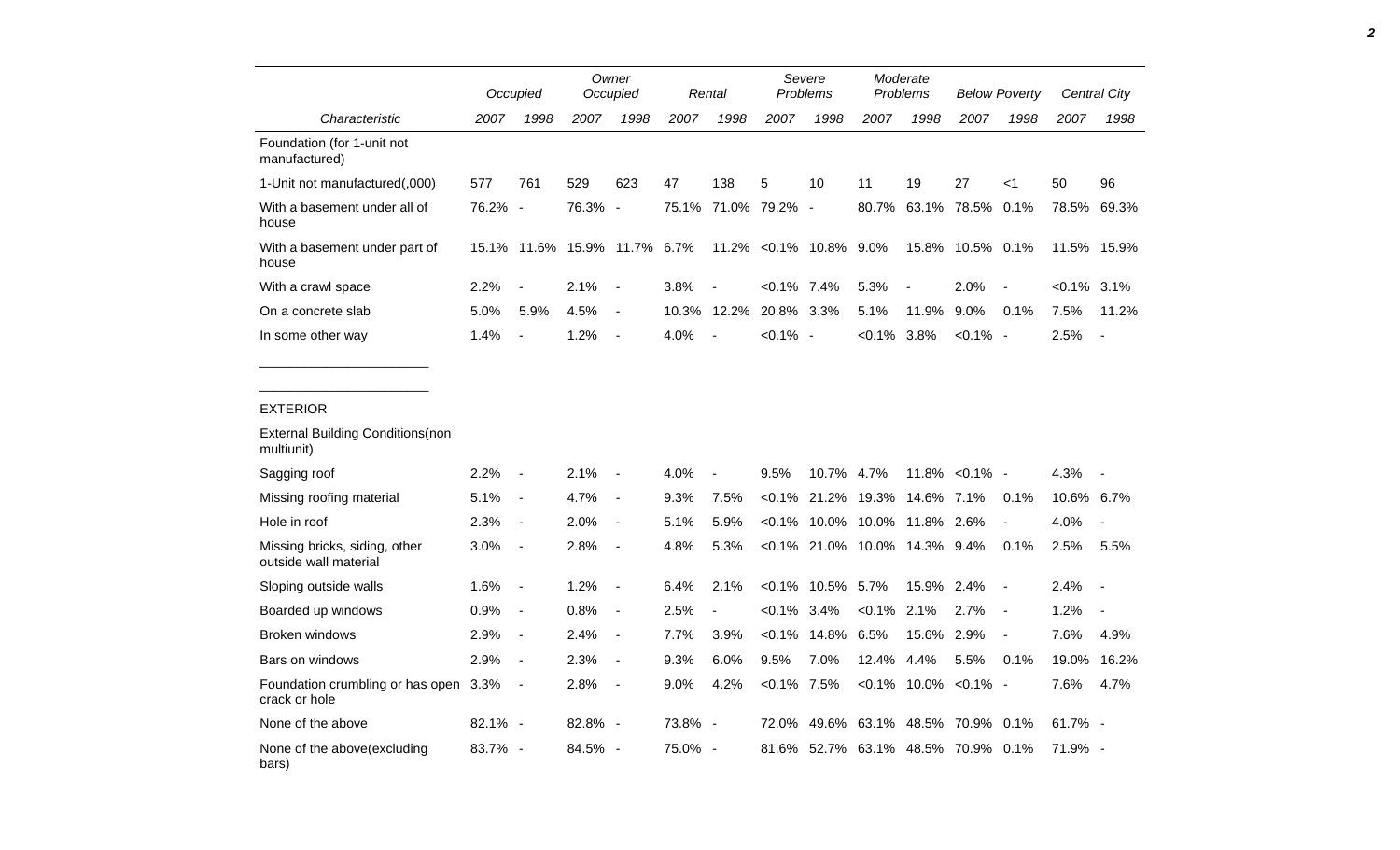|                                               | Occupied |                          |                              | Owner<br>Rental<br>Occupied |      |                          |                | Severe<br>Problems |                                    | Moderate<br>Problems |                        | <b>Below Poverty</b>     | Central City |                          |
|-----------------------------------------------|----------|--------------------------|------------------------------|-----------------------------|------|--------------------------|----------------|--------------------|------------------------------------|----------------------|------------------------|--------------------------|--------------|--------------------------|
| Characteristic                                | 2007     | 1998                     | 2007                         | 1998                        | 2007 | 1998                     | 2007           | 1998               | 2007                               | 1998                 | 2007                   | 1998                     | 2007         | 1998                     |
| Water Leakage During Last 12<br>Months        |          |                          |                              |                             |      |                          |                |                    |                                    |                      |                        |                          |              |                          |
| With leakage from outside<br>structure        |          |                          | 15.6% 21.4% 19.6% 26.9% 9.1% |                             |      |                          | 13.1% 26.7% -  |                    |                                    |                      | 24.9% 44.3% 10.1% 0.1% |                          | 12.2% 13.6%  |                          |
| Roof                                          | 5.9%     | 9.7%                     | 7.4%                         | 12.1% 3.7%                  |      | 6.5%                     | 11.0%          |                    | 14.4% 11.8% 24.7% 3.7%             |                      |                        | $\sim$                   | 5.9%         | 7.0%                     |
| <b>Basement leak</b>                          | 8.8%     | 12.2%                    | 12.8%                        | 17.6% 2.4%                  |      | $\overline{\phantom{a}}$ | 8.1%           |                    | 10.2% 15.5%                        | 24.5% 4.6%           |                        | $\overline{\phantom{a}}$ | 3.3%         | 5.1%                     |
| Walls, closed windows, or doors<br>leak       | 2.1%     | $\overline{\phantom{a}}$ | 1.6%                         | $\blacksquare$              | 2.7% | $\overline{a}$           | 7.0%           | 16.6% 2.6%         |                                    | 18.3% 2.5%           |                        | $\sim$ $-$               | 3.3%         | $\sim$                   |
| Other or Unknown exterior Leak                | 1.7%     | $\sim$ $-$               | 2.1%                         | $\overline{\phantom{a}}$    | 1.0% | $\overline{\phantom{a}}$ |                | 10.5% < 0.1% 2.8%  |                                    | 5.5%                 | 1.3%                   | $\sim$                   | 1.3%         | $\sim$ $-$               |
|                                               |          |                          |                              |                             |      |                          |                |                    |                                    |                      |                        |                          |              |                          |
| <b>INTERIOR</b>                               |          |                          |                              |                             |      |                          |                |                    |                                    |                      |                        |                          |              |                          |
| Damage                                        |          |                          |                              |                             |      |                          |                |                    |                                    |                      |                        |                          |              |                          |
| Holes in floors                               | 1.2%     | $\blacksquare$           | 0.8%                         | $\overline{\phantom{a}}$    | 1.9% | $\overline{\phantom{a}}$ | 13.9% 5.0%     |                    | 5.4%                               | 17.9% 1.2%           |                        | $\overline{\phantom{a}}$ | 2.9%         |                          |
| Open cracks or holes                          | 6.0%     | 6.7%                     | 4.9%                         | 6.0%                        | 7.8% | $\overline{\phantom{a}}$ | 15.0%          | 20.6%              |                                    | 20.8% 48.3% 4.1%     |                        | $\blacksquare$           | 8.6%         | 6.0%                     |
| Broken plaster or peeling paint               | 2.5%     | $\blacksquare$           | 1.6%                         | $\overline{a}$              | 3.9% | 5.5%                     | 5.3%           |                    | 10.7% 13.5% 29.9% 2.4%             |                      |                        | $\overline{\phantom{a}}$ | 4.3%         | $\sim$                   |
| Water Leakage During Last 12<br><b>Months</b> |          |                          |                              |                             |      |                          |                |                    |                                    |                      |                        |                          |              |                          |
| With leakage from inside structure 7.5%       |          | 9.1%                     | 6.7%                         | 7.8%                        | 8.7% |                          |                |                    | 11.1% 18.9% 28.9% 21.2% 31.2% 5.7% |                      |                        | 0.1%                     | 7.4%         | 9.2%                     |
| Fixtures backed up or overflowed              | 2.3%     | $\overline{\phantom{a}}$ | 1.7%                         | $\overline{\phantom{a}}$    | 3.3% | $\overline{a}$           | 6.4%           | 11.6%              | 6.7%                               | 14.2%                | 2.4%                   |                          | 1.2%         | $\overline{\phantom{a}}$ |
| Pipes leaked                                  | 3.1%     | $\sim$                   | 2.4%                         | $\overline{\phantom{a}}$    | 4.2% | 5.7%                     | 18.5%          | 17.4%              | 9.1%                               | 17.4%                | 3.1%                   | $\overline{\phantom{a}}$ | 3.6%         | $\overline{\phantom{a}}$ |
| Broken water heater                           | 0.6%     | $\sim$ $-$               | 0.5%                         | $\overline{\phantom{a}}$    | 0.8% | $\blacksquare$           | $< 0.1\%$      | 3.6%               | 2.6%                               | 5.5%                 | 0.5%                   | $\sim$                   | 0.6%         | $\sim$                   |
| Other or Unknown                              | 2.1%     | $\overline{\phantom{a}}$ | 2.4%                         | $\overline{\phantom{a}}$    | 1.6% |                          | $< 0.1\%$ 7.0% |                    | 6.6%                               | 9.1%                 | 0.4%                   |                          | 2.9%         | $\overline{\phantom{a}}$ |

Rodents

Signs of rats in last 3 mon. <br>
0.8% - 0.6% - 1.1% - 3.1% - 4.0% - 1.4% - 1.1% -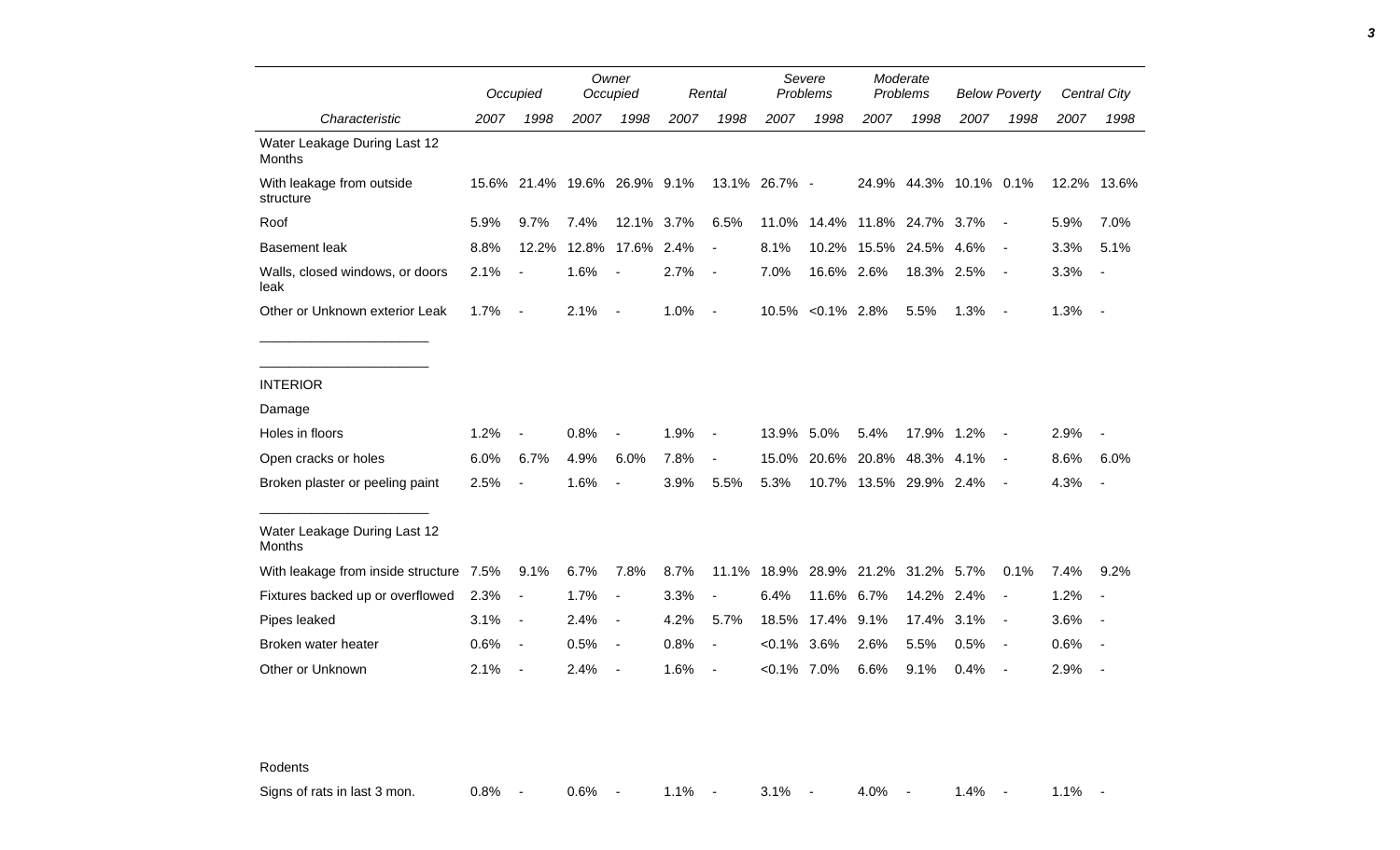|                                                           |             | Occupied                 | Owner<br>Occupied       |                          |             | Rental                   |                   | Severe<br>Problems       |             | Moderate<br>Problems     | <b>Below Poverty</b> |                          |                | Central City             |
|-----------------------------------------------------------|-------------|--------------------------|-------------------------|--------------------------|-------------|--------------------------|-------------------|--------------------------|-------------|--------------------------|----------------------|--------------------------|----------------|--------------------------|
| Characteristic                                            | 2007        | 1998                     | 2007                    | 1998                     | 2007        | 1998                     | 2007              | 1998                     | 2007        | 1998                     | 2007                 | 1998                     | 2007           | 1998                     |
| Signs of mice in last 3 mon.                              | 9.2%        | 7.0%                     | 7.2%                    | 6.5%                     | 12.4%       | 7.7%                     | 15.4% -           |                          | 15.5%       | 14.6%                    | 11.8%                | 0.1%                     | 16.5%          | 12.2%                    |
| Signs of rodents, not sure which<br>kind in last 3 mon.   | 0.9%        | $\overline{a}$           | 0.4%                    | $\overline{a}$           | 1.7%        |                          | 10.4%             | 1.5%                     | $< 0.1\%$   | 1.8%                     | 2.8%                 | $\blacksquare$           | 2.8%           | $\blacksquare$           |
| Electrical                                                |             |                          |                         |                          |             |                          |                   |                          |             |                          |                      |                          |                |                          |
| No electrical wiring                                      | 0.1%        | $\overline{\phantom{a}}$ | 0.1%                    | $\blacksquare$           | $< 0.1\%$ - |                          | $< 0.1\%$ -       |                          | $< 0.1\%$ - |                          | $< 0.1\%$ -          |                          | 0.3%           |                          |
| Exposed wiring                                            | 1.0%        | $\overline{\phantom{a}}$ | 0.4%                    | $\blacksquare$           | 2.0%        | $\overline{\phantom{a}}$ | 3.1%              | $\overline{\phantom{a}}$ | 1.2%        | $\overline{\phantom{a}}$ | 2.9%                 | $\blacksquare$           | 2.0%           |                          |
| Rooms without electric outlets                            | 1.5%        | $\overline{a}$           | 1.1%                    | $\overline{\phantom{a}}$ | 2.1%        | $\overline{\phantom{a}}$ | 5.6%              | 8.4%                     | 1.2%        | $\blacksquare$           | 3.4%                 | $\blacksquare$           | 2.0%           |                          |
| Fuses/breakers blown in last 3<br>mon.                    | 9.9%        | 30.2%                    | 9.3%                    | 37.2%                    |             |                          | 10.8% 19.6% 28.3% | 40.0%                    | 9.4%        | 42.7%                    | 5.7%                 | 0.1%                     | 9.5%           | 17.9%                    |
| Sanitation                                                |             |                          |                         |                          |             |                          |                   |                          |             |                          |                      |                          |                |                          |
| Lacking complete kitchen facilities                       | 4.2%        | $\overline{a}$           | 1.7%                    |                          | 8.4%        | 3.8%                     | 9.5%              |                          |             | 11.2% 75.8% 45.5%        | 5.2%                 | 0.1%                     | 10.8% 4.0%     |                          |
| Lacking some or all plumbing<br>facilities                | 1.3%        | $\overline{\phantom{a}}$ | 0.9%                    | $\overline{\phantom{a}}$ | 2.0%        |                          |                   | 60.5% 44.8% < 0.1% -     |             |                          | 1.8%                 | $\blacksquare$           | 0.9%           | $\overline{\phantom{a}}$ |
| Water not safe to drink                                   | 8.1%        | 17.2%                    | 7.0%                    | 15.7%                    | 9.9%        | 19.5%                    |                   | 15.4% 32.6%              | 16.5%       | 23.6%                    | 13.3%                | 0.1%                     | 12.0%          | 21.0%                    |
| Water stoppage in last 3 mon.                             | 3.4%        | $\overline{a}$           | 2.5%                    | $\blacksquare$           | 4.8%        |                          | 10.6%             | 11.2%                    | 6.5%        | 7.9%                     | 4.3%                 | $\overline{a}$           | 5.2%           | 4.3%                     |
| No flush toilets working some time 2.6%<br>in last 3 mon. |             | $\overline{\phantom{a}}$ | 1.0%                    | $\overline{\phantom{a}}$ | 5.2%        | 3.6%                     | 8.1%              |                          | 4.5%        | 9.2%                     | 4.1%                 | $\overline{\phantom{a}}$ | 5.5%           | 3.8%                     |
| With sewage disposal<br>breakdowns in last 3 mon.         | 1.0%        |                          | 0.9%                    | $\overline{\phantom{a}}$ | 1.3%        |                          | 4.9%              | $\blacksquare$           | 1.1%        | $\blacksquare$           | $< 0.1\%$ -          |                          | 0.9%           | $\blacksquare$           |
| Septic tank, cesspool, chemical<br>toilet                 |             |                          | 17.0% 18.4% 24.6% 26.9% |                          | 4.6%        | 5.4%                     |                   | $< 0.1\%$ 13.2% 2.8%     |             | 15.3% 7.4%               |                      | 0.1%                     | $< 0.1\%$ 0.2% |                          |
| With septic tank or cesspool<br>breakdowns in last 3 mon. | $< 0.1\%$ - |                          | 0.1%                    |                          | $< 0.1\%$ - |                          | $< 0.1\%$ -       |                          | $< 0.1\%$ - |                          | $< 0.1\%$ -          |                          | $< 0.1\%$ -    |                          |

*4*

## HEATING/FUEL

## Main Heating Equipment

| Warm-air furnace<br>35.9% | .1%<br>$\cdot$ . | 34.0% | 29.2% | $23.3\%$ |  |  |  |  | 。33.3% 28.3% 33.9% 0.1%  31.1% | 32.9% |
|---------------------------|------------------|-------|-------|----------|--|--|--|--|--------------------------------|-------|
|---------------------------|------------------|-------|-------|----------|--|--|--|--|--------------------------------|-------|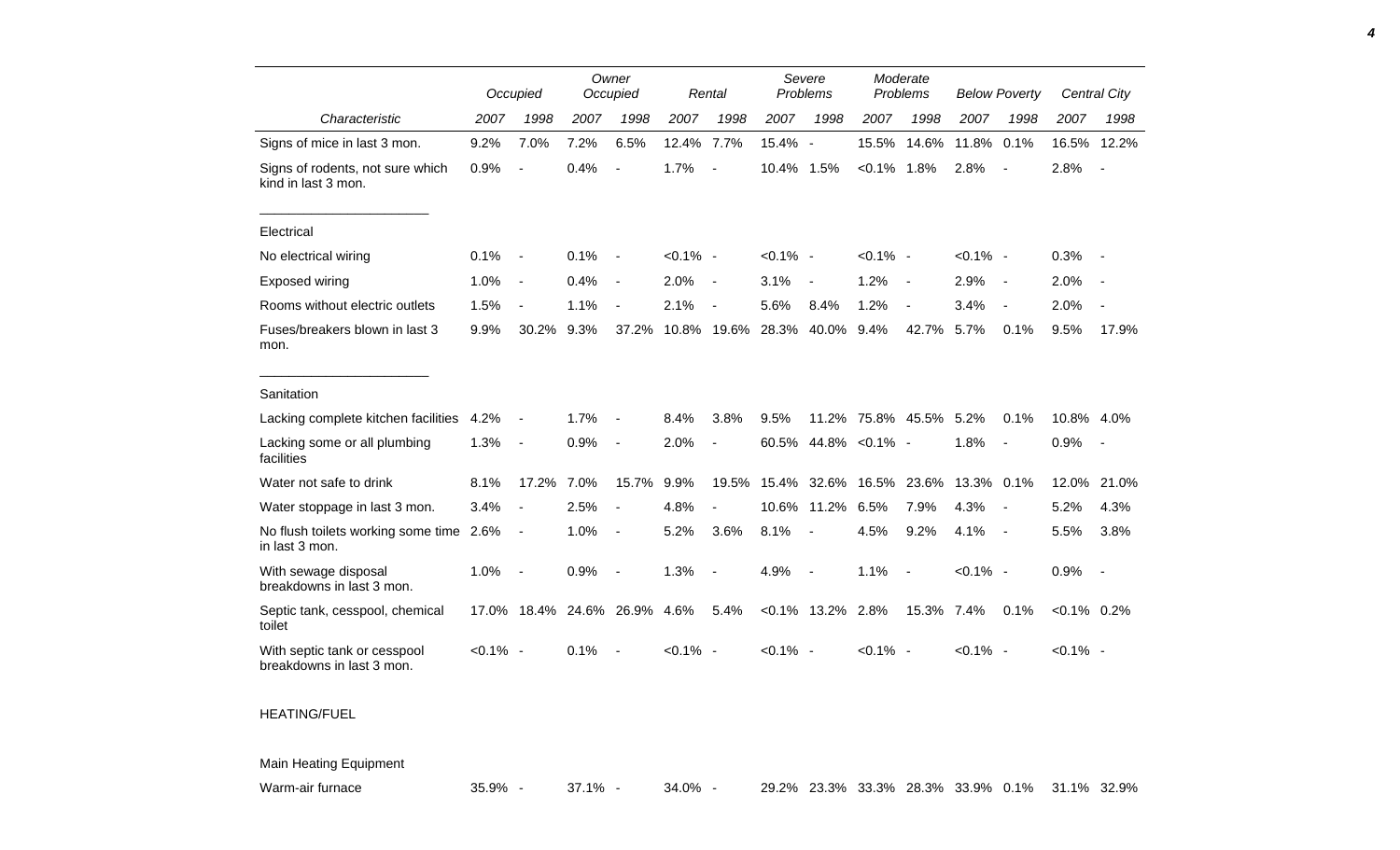|                                                         |         | Occupied                 | Owner<br>Occupied |                           | Rental      |                          | Severe<br>Problems |                          | Moderate<br>Problems |                          | <b>Below Poverty</b> |                          |             | <b>Central City</b> |
|---------------------------------------------------------|---------|--------------------------|-------------------|---------------------------|-------------|--------------------------|--------------------|--------------------------|----------------------|--------------------------|----------------------|--------------------------|-------------|---------------------|
| Characteristic                                          | 2007    | 1998                     | 2007              | 1998                      | 2007        | 1998                     | 2007               | 1998                     | 2007                 | 1998                     | 2007                 | 1998                     | 2007        | 1998                |
| Steam or hot water system                               | 53.2%   | $\overline{\phantom{a}}$ |                   | 54.6% 58.4%               | 50.8% -     |                          | 55.5%              | 70.1%                    | 55.5% -              |                          | 50.1%                | 0.1%                     | 54.0% -     |                     |
| Electric heat pump                                      | 1.9%    | $\overline{\phantom{a}}$ | 1.7%              | $\overline{a}$            | 2.1%        | $\overline{a}$           | 2.6%               | $\overline{a}$           | 4.6%                 | $\overline{\phantom{a}}$ | 2.7%                 | $\overline{\phantom{a}}$ | 3.1%        |                     |
| Built-in electric units                                 | 5.9%    | 5.5%                     | 3.9%              | $\overline{\phantom{a}}$  | 9.3%        | 8.8%                     | 9.5%               | 2.8%                     | $< 0.1\%$ 7.5%       |                          | 9.6%                 | 0.1%                     | 7.8%        |                     |
| Floor, wall, or other built-in hot air<br>without ducts | 1.9%    | $\overline{a}$           | 2.0%              | $\blacksquare$            | 1.8%        | $\blacksquare$           | 3.1%               | $\overline{\phantom{a}}$ | 3.4%                 | $\overline{\phantom{a}}$ | 1.2%                 | $\blacksquare$           | 2.0%        |                     |
| Room heaters with flue                                  | 0.3%    | $\overline{\phantom{a}}$ | 0.3%              | $\blacksquare$            | 0.3%        | $\overline{\phantom{a}}$ | $< 0.1\%$ -        |                          | 1.1%                 | $\overline{\phantom{a}}$ | $< 0.1\%$ -          |                          | 0.3%        |                     |
| Room heaters without flue                               | 0.1%    | $\overline{\phantom{a}}$ | $< 0.1\%$ -       |                           | 0.2%        | $\overline{\phantom{a}}$ | $< 0.1\%$ -        |                          | 1.1%                 | $\sim$                   | $< 0.1\%$ -          |                          | 0.3%        | $\sim$              |
| Portable electric heaters                               | 0.1%    | $\overline{\phantom{a}}$ | $< 0.1\%$ -       |                           | 0.2%        | $\overline{\phantom{a}}$ | $< 0.1\%$ -        |                          | $< 0.1\%$ -          |                          | 0.6%                 | $\sim$                   | 0.3%        | $\sim$              |
| <b>Stoves</b>                                           | 0.2%    | $\overline{\phantom{a}}$ | 0.3%              | $\overline{\phantom{a}}$  | $< 0.1\%$ - |                          | $< 0.1\%$ -        |                          | $< 0.1\%$ 0.7%       |                          | $< 0.1\%$ -          |                          | $< 0.1\%$ - |                     |
| Fireplace with inserts                                  | 0.1%    | $\overline{\phantom{a}}$ | $< 0.1\%$ -       |                           | 0.2%        | $\blacksquare$           | $< 0.1\%$ -        |                          | $< 0.1\%$ -          |                          | $< 0.1\%$ -          |                          | $< 0.1\%$ - |                     |
| Other                                                   | 0.2%    | $\overline{\phantom{a}}$ | 0.2%              | $\overline{\phantom{a}}$  | 0.3%        | $\overline{\phantom{a}}$ | $< 0.1\%$ -        |                          | 1.0%                 | $\overline{\phantom{a}}$ | 0.6%                 | $\sim$                   | 0.3%        |                     |
| Cooking stove                                           | 0.1%    | $\overline{\phantom{a}}$ | $< 0.1\%$ -       |                           | 0.2%        | $\overline{\phantom{a}}$ | $< 0.1\%$ 1.4%     |                          | $< 0.1\%$ -          |                          | $< 0.1\%$ -          |                          | 0.3%        | $\sim$              |
| <b>Water Heating Fuel</b>                               |         |                          |                   |                           |             |                          |                    |                          |                      |                          |                      |                          |             |                     |
| Electricity                                             | 20.0%   |                          |                   | 22.8% 15.6% 19.4% 27.2% - |             |                          |                    | 39.2% 22.8%              |                      | 18.1% 16.6%              | 30.5% 0.1%           |                          |             | 18.4% 23.2%         |
| Gas, LP/bottled gas                                     | 57.7%   |                          | 52.4% 57.2%       | 51.2%                     | 58.5% 54.2% |                          | 45.4% -            |                          | 67.4%                | 56.0%                    | 51.0% 0.1%           |                          |             | 70.4% 59.7%         |
| Fuel oil                                                | 22.2%   |                          | 24.5% 27.0%       | 29.2%                     |             | 14.2% 17.6%              | 15.4% 29.8%        |                          | 14.4%                | 26.8%                    | 17.8% 0.1%           |                          |             | 10.9% 17.1%         |
| Kerosene or other liquid fuel                           | 0.1%    | $\overline{\phantom{a}}$ | 0.1%              | $\blacksquare$            | $< 0.1\%$ - |                          | $< 0.1\%$ 1.2%     |                          | $< 0.1\%$ -          |                          | $< 0.1\%$ -          |                          | $< 0.1\%$ - |                     |
| Other                                                   | 0.1%    | $\overline{\phantom{a}}$ | 0.1%              | $\overline{\phantom{a}}$  | 0.2%        | $\blacksquare$           | $< 0.1\%$ -        |                          | $< 0.1\%$ 0.7%       |                          | 0.6%                 | $\sim$                   | 0.3%        | $\sim$              |
| Clothes Dryer(,000)                                     | 719     | 832                      | 594               | 664                       | 125         | 168                      | 10                 | 11                       | 19                   | 25                       | 40                   | $<$ 1                    | 93          | 90                  |
| Have Clothes Dryer                                      | 68.0% - |                          | 90.4% -           |                           | 31.3%       | 33.3%                    | 43.9% -            |                          | 33.6%                | 48.3%                    | 35.4%                | 0.1%                     | 40.8% -     |                     |
| Electricity                                             | 70.0% - |                          | 68.3% -           |                           | 77.6%       |                          | 72.2% 83.0% 77.2%  |                          | 70.9% -              |                          | 73.6% 0.1%           |                          | 58.8% -     |                     |
| Gas, LP gas (liquid propane)                            | 29.9% - |                          | 31.6% -           |                           | 21.9%       | 27.8%                    |                    | 17.0% 22.8%              |                      | 29.1% 30.6%              | 26.4% 0.1%           |                          | 40.5% -     |                     |
| Other                                                   | 0.2%    | $\blacksquare$           | 0.1%              | $\blacksquare$            | 0.5%        | $\overline{\phantom{a}}$ | $< 0.1\%$ -        |                          | $< 0.1\%$ -          |                          | $< 0.1\%$ -          |                          | 0.7%        | $\sim$              |

Heating Problems

\_\_\_\_\_\_\_\_\_\_\_\_\_\_\_\_\_\_\_\_\_\_\_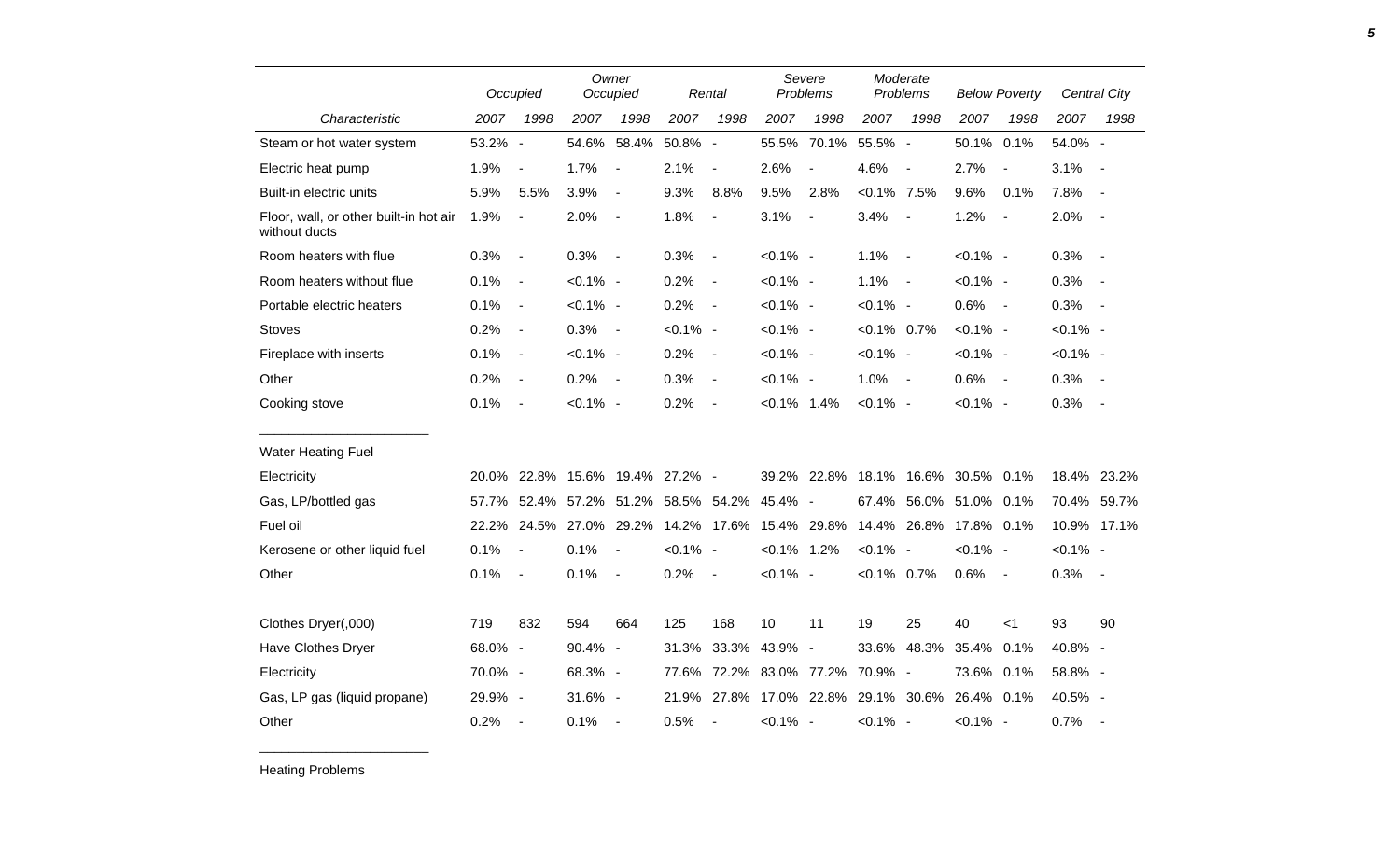|                                                        | Occupied    |                              |                | Owner<br>Occupied            |                | Rental                   |           | Severe<br>Problems       |           | Moderate<br>Problems     | <b>Below Poverty</b> |                          |                          | <b>Central City</b>      |
|--------------------------------------------------------|-------------|------------------------------|----------------|------------------------------|----------------|--------------------------|-----------|--------------------------|-----------|--------------------------|----------------------|--------------------------|--------------------------|--------------------------|
| Characteristic                                         | 2007        | 1998                         | 2007           | 1998                         | 2007           | 1998                     | 2007      | 1998                     | 2007      | 1998                     | 2007                 | 1998                     | 2007                     | 1998                     |
| Uncomfortably cold for 24 hours<br>or more last winter | 8.1%        | 9.8%                         | 5.9%           | 8.2%                         | 12.1% -        |                          | 47.5%     | 63.5%                    | 16.1%     | 18.7%                    | 8.4%                 | 0.1%                     | 13.2%                    | 11.6%                    |
| Heating equipment breakdowns                           | 3.3%        | $\overline{\phantom{a}}$     | 2.5%           | $\overline{\phantom{a}}$     | 4.6%           |                          | 36.6%     | 52.8%                    | 5.5%      | 2.9%                     | 5.3%                 | 0.1%                     | 5.4%                     | 4.4%                     |
| Other causes                                           | 4.7%        | 5.5%                         | 3.5%           | $\overline{\phantom{a}}$     | 6.7%           | 6.3%                     | 18.6%     | 10.5%                    | 10.3%     | 12.7%                    | 3.4%                 |                          | 7.6%                     | 6.3%                     |
| Utility interruption                                   | 0.5%        | $\qquad \qquad \blacksquare$ | 0.7%           | $\blacksquare$               | 0.2%           | $\overline{\phantom{a}}$ | $< 0.1\%$ | $\overline{\phantom{a}}$ | $< 0.1\%$ | 4.5%                     | 1.1%                 | $\overline{\phantom{a}}$ | 0.3%                     | $\overline{\phantom{a}}$ |
| Inadequate heating capacity                            | 1.3%        | $\overline{\phantom{a}}$     | 0.4%           | $\overline{\phantom{a}}$     | 2.7%           | $\overline{\phantom{a}}$ | <0.1%     | 4.5%                     | $< 0.1\%$ | 4.8%                     | 0.6%                 | $\overline{\phantom{a}}$ | 2.4%                     | $\overline{\phantom{a}}$ |
| Inadequate insulation                                  | 0.9%        | $\blacksquare$               | 0.6%           | $\blacksquare$               | 1.4%           | $\overline{\phantom{a}}$ | 6.2%      | 2.7%                     | 3.3%      | 5.4%                     | 0.6%                 | $\overline{\phantom{a}}$ | 2.1%                     | $\overline{\phantom{a}}$ |
| Cost of heating                                        | 1.5%        | $\overline{\phantom{a}}$     | 1.1%           | $\overline{\phantom{a}}$     | 2.0%           | $\overline{\phantom{a}}$ | 9.4%      | 3.0%                     | 5.5%      | $< 0.1\%$                | 0.6%                 | $\overline{\phantom{a}}$ | 2.1%                     |                          |
| Other                                                  | 1.1%        | $\overline{a}$               | 1.0%           | $\overline{\phantom{a}}$     | 1.4%           | $\blacksquare$           | 8.6%      | 4.2%                     | 4.4%      | $\blacksquare$           | 1.2%                 | $\blacksquare$           | 2.0%                     | $\overline{\phantom{a}}$ |
| <b>SELECTED PHYSICAL</b><br><b>PROBLEMS</b>            |             |                              |                |                              |                |                          |           |                          |           |                          |                      |                          |                          |                          |
| Severe Physical Problems(,000)                         | 23          | 26                           | 8              | 9                            | 15             | 17                       | 23        | 26                       |           |                          | 6                    |                          | 7                        | 6                        |
| Severe physical problems                               | 2.2%        | $\blacksquare$               | 1.2%           | $\qquad \qquad \blacksquare$ | 3.8%           | $\overline{\phantom{a}}$ | 100%      | $\overline{\phantom{a}}$ |           |                          | 5.2%                 | $< 0.1\%$ 2.9%           |                          |                          |
| Plumbing                                               | 1.3%        | $\overline{\phantom{a}}$     | 0.9%           | $\overline{\phantom{a}}$     | 2.0%           | $\overline{\phantom{a}}$ | 60.5%     | 44.8%                    |           |                          | 1.8%                 | $< 0.1\%$                | 0.9%                     |                          |
| Heating                                                | 0.8%        | $\qquad \qquad \blacksquare$ | 0.3%           | $\overline{\phantom{a}}$     | 1.7%           | $\blacksquare$           | 36.6%     | 50.1%.                   |           |                          | 2.8%                 | $< 0.1\%$                | 1.7%                     |                          |
| Electric                                               | $< 0.1\%$ - |                              | $< 0.1\%$ -    |                              | $< 0.1\%$ -    |                          | $< 0.1\%$ | 1.4%                     |           |                          | $< 0.1\%$            |                          | $< 0.1\%$ $< 0.1\%$ 0.2% |                          |
| Hallways                                               | $< 0.1\%$ - |                              | $< 0.1\%$ -    |                              | $< 0.1\%$ -    |                          | $< 0.1\%$ | $\overline{\phantom{a}}$ |           | ×                        | $< 0.1\%$            |                          | $< 0.1\% < 0.1\%$        |                          |
| Upkeep                                                 | 0.1%        | $\blacksquare$               | $< 0.1\%$ -    |                              | 0.2%           | $\blacksquare$           | 2.9%      |                          |           |                          | 0.6%                 | $< 0.1\%$ 0.3%           |                          | $\overline{\phantom{a}}$ |
| Moderate Physical<br>Problems(,000)                    | 56          | 53                           | 19             | 21                           | 38             | 32                       |           |                          | 56        | 53                       | 6                    |                          | 28                       | 16                       |
| Moderate physical problems                             | 5.3%        | 4.2%                         | 2.8%           |                              | 9.4%           | 6.3%                     |           | ä,                       | 100%      | $\blacksquare$           | 5.6%                 |                          | <0.1% 12.5% 7.1%         |                          |
| Plumbing                                               | 0.1%        | $\overline{\phantom{a}}$     | $< 0.1\%$ 0.2% |                              | 0.3%           |                          |           | ä,                       | 2.4%      | $\overline{\phantom{a}}$ | 0.6%                 | $< 0.1\%$ 0.6%           |                          |                          |
| Heating                                                | 0.1%        | $\overline{\phantom{a}}$     | $< 0.1\%$ -    |                              | 0.2%           |                          |           | ×.                       | 1.1%      | $\overline{\phantom{a}}$ | $< 0.1\%$            | $< 0.1\%$ 0.3%           |                          | $\overline{\phantom{a}}$ |
| Upkeep                                                 | 4.0%        | $\overline{\phantom{a}}$     | 1.7%           | $\blacksquare$               | 7.8%           | 3.3%                     |           |                          | 75.8%     | 45.5%                    | 4.4%                 | $< 0.1\%$                | 10.5% 3.7%               |                          |
| Hallways                                               | <0.1%       | 0.3%                         | $< 0.1\%$ -    |                              | $< 0.1\%$ 0.7% |                          |           |                          | $< 0.1\%$ | 7.2%                     | $< 0.1\%$            |                          | $< 0.1\%$ $< 0.1\%$ 1.0% |                          |
| Kitchen                                                | 1.1%        | $\overline{\phantom{a}}$     | 1.1%           |                              | 1.1%           |                          |           |                          | 20.6%     | 44.3%                    | 0.6%                 | $< 0.1\%$ 1.2%           |                          |                          |